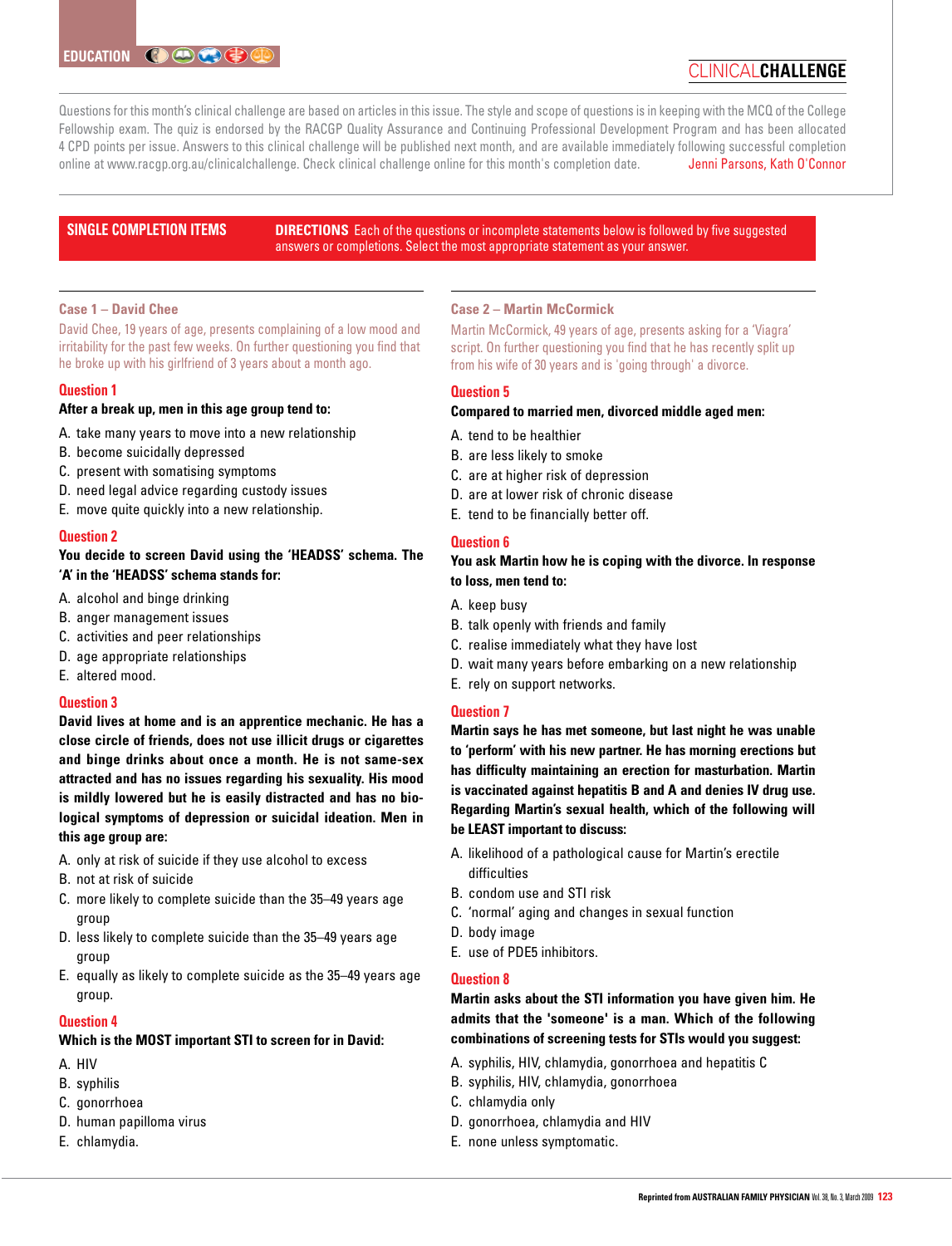### **Case 3 – Doug Scott**

Doug Scott, 42 years of age, is a self employed carpenter who presents with a penetrating injury on his left hand from a nail gun accident. He has attended the practice three times in the past year with work related injuries. He says he had a 'big night' last night, and wasn't concentrating on the job that well today.

# **Question 9**

**You chat with Doug while attending to his wound. Doug tells you he had about 12 cans of full strength beer and 'a few bourbons' last night. Usually he has about this amount on Friday and Saturday nights and three cans of beer on other nights. You consider if Doug might be depressed. You are aware that men may express depression differently to women. Men:** 

- A. are more likely to seek help for depression than women
- B. tend to present with vague or nonspecific symptoms rather than volunteering difficulties with mood
- C. are more likely to express sadness than display irritability
- D. are more likely to have associated anxiety disorders
- E. are less likely to withdraw socially than women.

#### **Question 10**

# **Risk factors for depression in men include all the following EXCEPT:**

A. alcohol abuse

- B. substance abuse
- C. early onset anxiety disorders
- D. being married with family responsibilities
- E. medical illness.

# **Question 11**

**You note from Doug's file that he separated from his wife 12 months ago and has attended for treatment of STIs on two occasions since then. You are concerned that Doug's binge drinking and sexual risk taking behaviour may reflect a tendency to emotional repression. Other health problems associated with this type of emotional response to psychological distress are associated with:**

- A. cardiac disease
- B. hypertension
- C. sudden cardiac death
- D. self harm
- E. all of the above.

# **Question 12**

# **You consider what strategies you could employ in your practice to make it easier for men to seek help. Choose the correct statement:**

- A. it is important to reassure Doug that it is okay to avoid discussing mental health issues with partners and friends
- B. encouraging stoicism and remaining strong is helpful
- C. strategies to support Doug's emotional needs are the most important
- D. men are often accepting of 'learning new tools to deal with stress' and problem solving strategies
- E. CBT tends to be less effective in men than in women.

# **Case 4 – Engaging men in health care**

After your encounter with Doug, and other similar experiences, you talk to your practice manager, Kath, about strategies to engage men in health care and ways to make the practice more 'male friendly'.

# **Question 13**

**After doing some research, you and Kath give a presentation at the next practice meeting, discussing barriers to engagement of men in health care. Choose the correct statement:**

- A. failure to develop positive ways of expressing masculinity in adolescence has a negative impact on men's health
- B. social barriers have less impact than barriers within the medical practice itself on men's engagement in health
- C. there has been a significant increase in men's health programs and community health workders in the past 5 years
- D. in general, men are not interested in their health
- E. while the education of boys is a problem in itself, it is not specifically related to problems in men's health.

#### **Question 14**

**Kath suggests the possibility of running clinics onsite at a local manufacturing company. She discusses the possible benefits of such a clinic. Workplace health programs:**

- A. mean that workers do not need to establish a relationship with a regular GP
- B. are of benefit to the employee but not the employer
- C. improve employee health but not job satisfaction
- D. reduce staff turnover and absenteeism
- E. result in more time off work because they challenges men's stoicism in putting work demands before health.

# **Question 15**

**As a group you discuss some of the barriers within your own clinic to engagement of men. Choose the correct statement:**

- A. men are no less likely than women to understand the Medicare system and billing procedures
- B. long waiting times may pose specific difficulties for men
- C. men are less interested in health promotion and illness prevention than women
- D. a lack of services outside business hours affects men and women equally
- E. indigenous men often prefer a matter of fact style of communication and frequent eye-to-eye contact.

### **Question 16**

**The following strategies are all likely to be helpful to assist in catering better for men's health needs within your clinic EXCEPT:**

- A. encourage men to telephone to check waiting times
- B. avoid advising men of out-of-pocket costs in case it deters them from attending
- C. use written material, website and reception staff to help men understand the appointment system
- D. use SMS alerts to give appointment reminders and advise men of delays
- E. provide men's health information on the practice website.